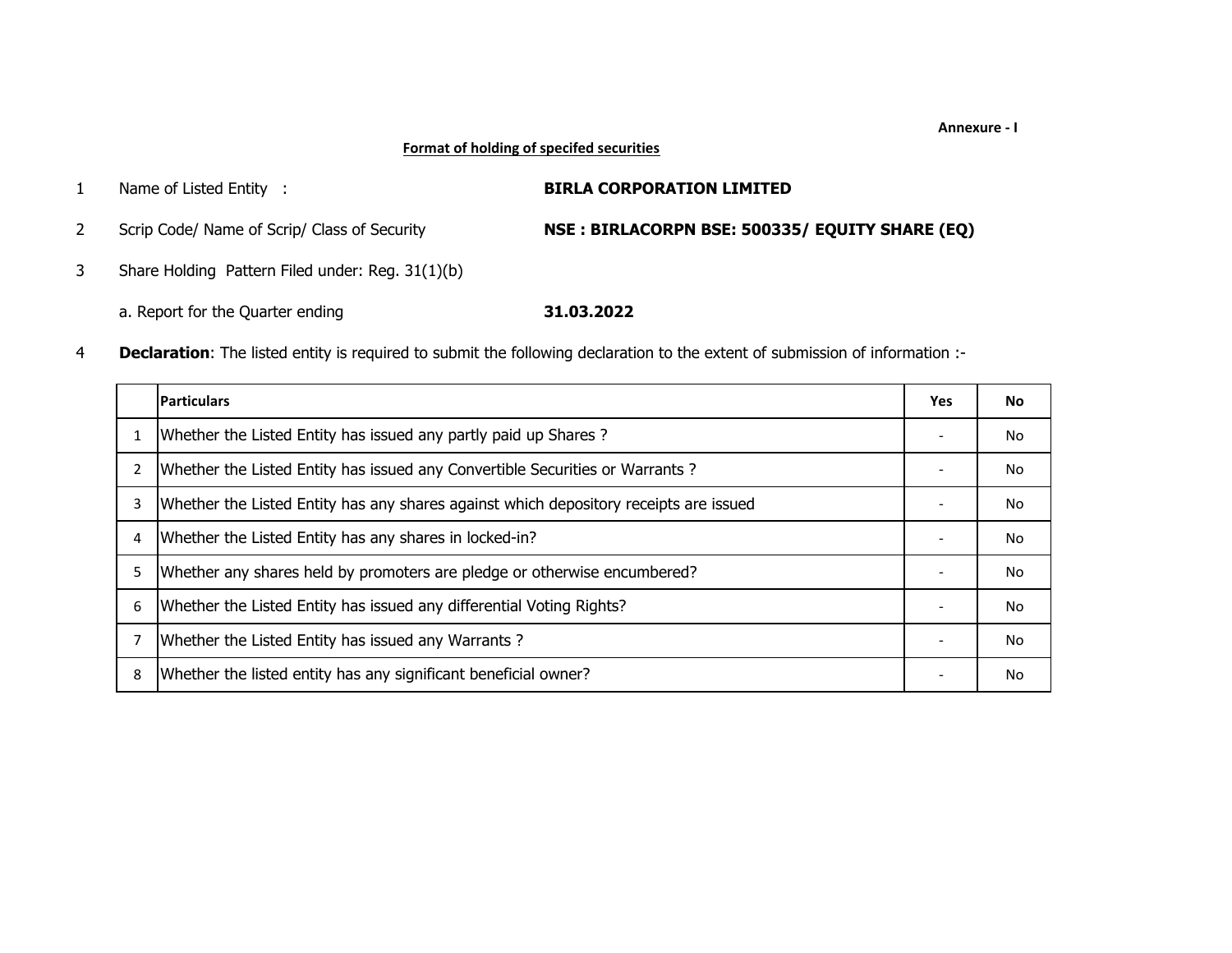| Category | Category of shareholder        | Nos. of      | No. of fully paid     | Total nos. shares | Shareholding    |               | Number of Voting Rights | Shareholding, as a Number of |                |
|----------|--------------------------------|--------------|-----------------------|-------------------|-----------------|---------------|-------------------------|------------------------------|----------------|
|          |                                | shareholders | up equity shares held |                   | as a % of total |               | held                    | % assuming full              | equity shares  |
|          |                                |              | held                  |                   | no. of shares   |               |                         | conversion of                | held in        |
|          |                                |              |                       |                   | (calculated as  |               |                         | convertible                  | dematerialized |
|          |                                |              |                       |                   | per SCRR,       |               |                         | Securities (as a             | form           |
|          |                                |              |                       |                   | 1957) AS a %    |               |                         | percentage of                |                |
|          |                                |              |                       |                   | of $(A+B+C2)$   | No. of        | Total as a %            | diluted share                |                |
|          |                                |              |                       |                   |                 | Voting        | of $(A+B+C)$            | Capital)                     |                |
|          |                                |              |                       |                   |                 | <b>Rights</b> |                         |                              |                |
|          |                                |              |                       |                   |                 | (Total)       |                         |                              |                |
|          |                                |              |                       | $(VII) = (IV)$    |                 |               |                         | $(XI) = (VII)+(X) As a$      |                |
| (1)      | (II)                           | (III)        | (IV)                  | $+(V)+(V)$        | (VIII)          |               | (IX)                    | % of $(A+B+C2)$              | (XIV)          |
| (A)      | Promoter & Promoter Group      | 32           | 48434191              | 48434191          | 62.90           | 48434191      | 62.90                   | 62.90                        | 48432931       |
| (B)      | Public                         | 90678        | 28571156              | 28571156          | 37.10           | 28570906      | 37.10                   | 37.10                        | 28286073       |
| (C)      | Non Promoter- Non Public       | 0            | 0                     | 0                 | 0.00            | 0             | 0.00                    | 0.00                         | 0              |
| (C1)     | Shares underlying DRs          | 0            | 0                     | 0                 | 0.00            | 0             | 0.00                    | 0.00                         | 0              |
| (C2)     | Shares held by Employee Trusts | 0            | 0                     | 0                 | 0.00            | 0             | 0.00                    | 0.00                         | 0              |
|          | Total                          | 90710        | 77005347              | 77005347          | 100.00          | 77005097      | 100.00                  | 100.00                       | 76719004       |

**Notes 1.** Difference of shares in column No. (IX) [ Voting Rights] with the total share capital is due to 250 Shares held under Unclaimed Share Suspense A/c.

**2.**1260 shares (only 0.002% of the promoters' shareholding) are in physical form held by the Administrators pendente lite over the Estate of Smt. Priyamvada Devi Birla, deceased as per the directive of the High Court, which is miniscule looking at the total size of the promoters' shareholding.

**3.** In Table III Item No. 3 (e) (v) Voting Rights of 246447 shares held under the Investor Education and Protection Fund are frozen .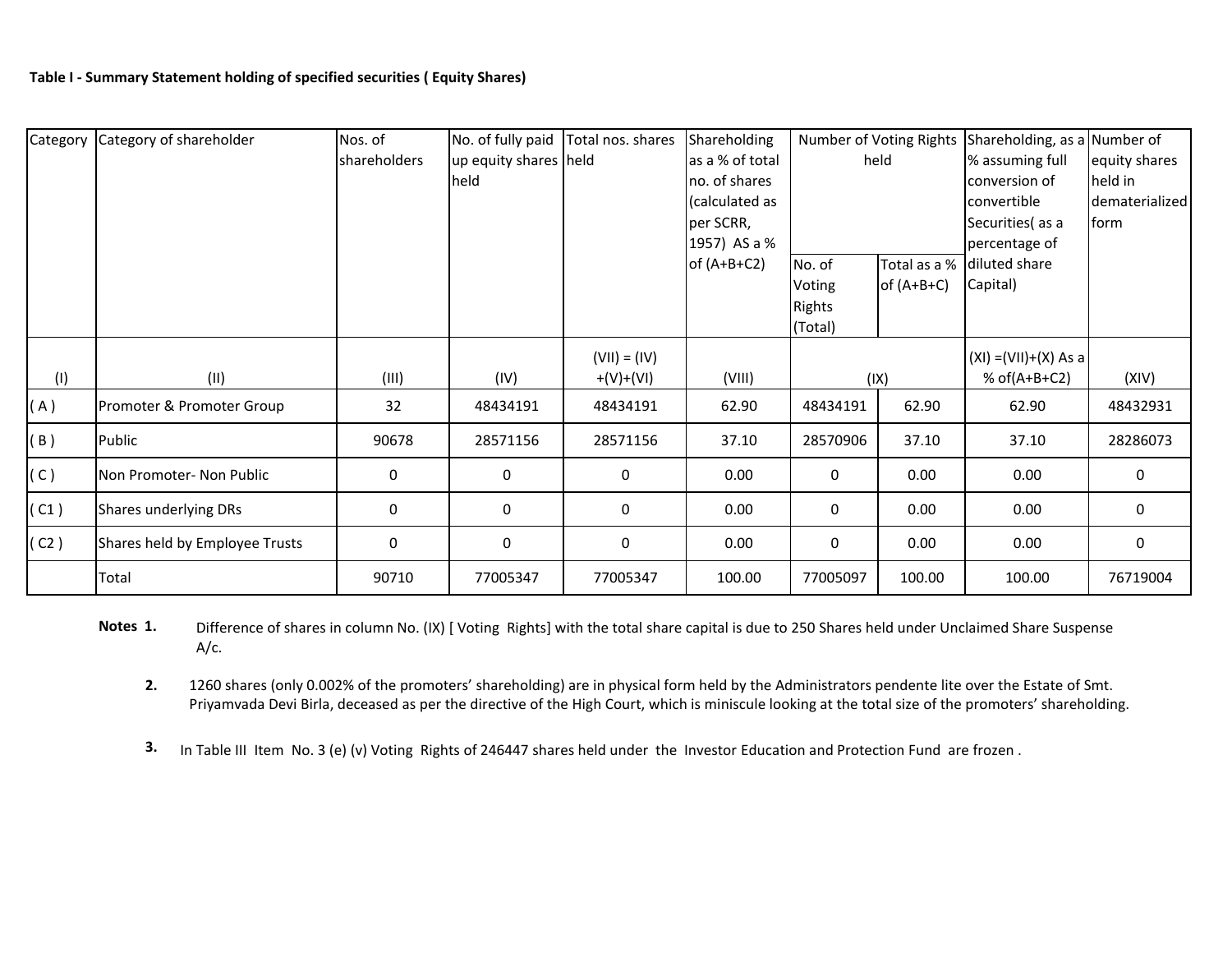## **Table II ‐ Statement showing shareholding Pattern of the Promoter and Promoter Group**

|                 | Category & Name of the Shareholders Entity type                                                                                                                                                                   | Promoter<br><b>OR</b><br><b>Promoter Group</b><br><b>Entity</b><br>(Except Promoter) |      | Nos. of No. of fully<br><b>PAN</b><br>Total nos.<br>i.e.<br>Shareholdi<br>shareh<br>paid up<br><b>Rights held</b><br>shares held<br>ng %<br>olders<br>equity<br>calculated<br>shares held<br>as per<br><b>SCRR, 1957</b><br>AS a % of<br>$(A+B+C2)$<br>No. of<br>a % of<br><b>Voting</b><br>Total<br><b>Rights</b><br>(Total)<br><b>Voting</b> |              |                | <b>Number of Voting</b><br><b>Total as</b> |                | Shareholding, as<br>a % assuming<br>full conversion<br>of convertible<br>Securities(as a<br>percentage of<br>diluted share<br>Capital) | Number of<br>equity shares<br>held in<br>dematerialized<br>form |                |
|-----------------|-------------------------------------------------------------------------------------------------------------------------------------------------------------------------------------------------------------------|--------------------------------------------------------------------------------------|------|------------------------------------------------------------------------------------------------------------------------------------------------------------------------------------------------------------------------------------------------------------------------------------------------------------------------------------------------|--------------|----------------|--------------------------------------------|----------------|----------------------------------------------------------------------------------------------------------------------------------------|-----------------------------------------------------------------|----------------|
|                 |                                                                                                                                                                                                                   |                                                                                      |      |                                                                                                                                                                                                                                                                                                                                                |              | $(VII) = (IV)$ |                                            |                |                                                                                                                                        | $(XI) = (VII)+(X) As$                                           |                |
|                 | (1)                                                                                                                                                                                                               |                                                                                      | (11) | (III)                                                                                                                                                                                                                                                                                                                                          | (IV)         | $+(V)+(VI)$    | (VIII)                                     | (IX)           |                                                                                                                                        | a % of(A+B+C2)                                                  | (XIV)          |
| (1)             | Indian                                                                                                                                                                                                            |                                                                                      |      |                                                                                                                                                                                                                                                                                                                                                |              |                |                                            |                |                                                                                                                                        |                                                                 |                |
| (a)             | Individuals/ Hindu undivided Family                                                                                                                                                                               |                                                                                      |      | 1                                                                                                                                                                                                                                                                                                                                              | 1260         | 1260           | 0.00                                       | 1260           | 0.00                                                                                                                                   | 0.00                                                            | $\overline{0}$ |
|                 | Estate of Late Smt Priyamvada Devi Birla<br>represented by Justice Mohit Shantilal<br>Shah, Shri Mahendra Kumar Sharma and<br>Shri Amal Chandra Chakrabortti in their<br>capacity as Administrators pendente lite | Promoter                                                                             |      | $\mathbf{1}$                                                                                                                                                                                                                                                                                                                                   | 1260         | 1260           | 0.00                                       | 1260           | 0.00                                                                                                                                   | 0.00                                                            |                |
| (b)             | <b>Central Government/ State</b><br>Government(s)                                                                                                                                                                 |                                                                                      |      | $\mathbf 0$                                                                                                                                                                                                                                                                                                                                    | 0            | $\overline{0}$ | 0.00                                       | $\overline{0}$ | 0.00                                                                                                                                   | 0.00                                                            | $\overline{0}$ |
| (c)             | <b>Financial Institutions/Banks</b>                                                                                                                                                                               |                                                                                      |      | $\Omega$                                                                                                                                                                                                                                                                                                                                       | $\Omega$     | $\Omega$       | 0.00                                       | $\Omega$       | 0.00                                                                                                                                   | 0.00                                                            | $\overline{0}$ |
| $(d)$ (i)       | <b>Bodies Corporate</b>                                                                                                                                                                                           |                                                                                      |      | 15                                                                                                                                                                                                                                                                                                                                             | 37379183     | 37379183       | 48.54                                      | 37379183       | 48.54                                                                                                                                  | 48.54                                                           | 37379183       |
| 1               | August Agents Ltd.                                                                                                                                                                                                | Promoter                                                                             |      | 1                                                                                                                                                                                                                                                                                                                                              | 6015912      | 6015912        | 7.81                                       | 6015912        | 7.81                                                                                                                                   | 7.81                                                            | 6015912        |
| $\overline{2}$  | Baroda Agents & Trading Co. Pvt. Ltd                                                                                                                                                                              | Promoter                                                                             |      | $1\overline{ }$                                                                                                                                                                                                                                                                                                                                | 914355       | 914355         | 1.19                                       | 914355         | 1.19                                                                                                                                   | 1.19                                                            | 914355         |
| 3               | <b>Birla Cable Limited</b>                                                                                                                                                                                        | Promoter                                                                             |      | $1\overline{ }$                                                                                                                                                                                                                                                                                                                                | 280          | 280            | 0.00                                       | 280            | 0.00                                                                                                                                   | 0.00                                                            | 280            |
| 4<br>5          | Birla Financial Corporation Ltd.<br>East India Investment Co. Pvt. Ltd                                                                                                                                            | Promoter                                                                             |      | $1\overline{ }$<br>1                                                                                                                                                                                                                                                                                                                           | 280<br>73475 | 280<br>73475   | 0.00<br>0.10                               | 280<br>73475   | 0.00<br>0.10                                                                                                                           | 0.00<br>0.10                                                    | 280<br>73475   |
| 6               | <b>Express Dairy Company Limited</b>                                                                                                                                                                              | Promoter<br>Promoter                                                                 |      | $\overline{1}$                                                                                                                                                                                                                                                                                                                                 | 280          | 280            | 0.00                                       | 280            | 0.00                                                                                                                                   | 0.00                                                            | 280            |
| 7               | Gwalior Webbing Co. Pvt. Ltd.                                                                                                                                                                                     | Promoter                                                                             |      | $1\overline{ }$                                                                                                                                                                                                                                                                                                                                | 1775200      | 1775200        | 2.31                                       | 1775200        | 2.31                                                                                                                                   | 2.31                                                            | 1775200        |
| 8               | Hindustan Gum & Chemicals Ltd.                                                                                                                                                                                    | Promoter                                                                             |      | $\mathbf{1}$                                                                                                                                                                                                                                                                                                                                   | 270000       | 270000         | 0.35                                       | 270000         | 0.35                                                                                                                                   | 0.35                                                            | 270000         |
| $\overline{9}$  | Insilco Agents Ltd.                                                                                                                                                                                               | Promoter                                                                             |      | $\overline{1}$                                                                                                                                                                                                                                                                                                                                 | 6004080      | 6004080        | 7.80                                       | 6004080        | 7.80                                                                                                                                   | 7.80                                                            | 6004080        |
| 10              | Laneseda Agents Ltd.                                                                                                                                                                                              | Promoter                                                                             |      |                                                                                                                                                                                                                                                                                                                                                | 5994680      | 5994680        | 7.78                                       | 5994680        | 7.78                                                                                                                                   | 7.78                                                            | 5994680        |
| 11              | Mazbat Tea Estate Ltd.                                                                                                                                                                                            | Promoter                                                                             |      | $\mathbf{1}$                                                                                                                                                                                                                                                                                                                                   | 1467689      | 1467689        | 1.91                                       | 1467689        | 1.91                                                                                                                                   | 1.91                                                            | 1467689        |
| 12              | Punjab Produce Holdings Ltd.                                                                                                                                                                                      | Promoter                                                                             |      |                                                                                                                                                                                                                                                                                                                                                | 3665407      | 3665407        | 4.76                                       | 3665407        | 4.76                                                                                                                                   | 4.76                                                            | 3665407        |
| 13              | The Punjab Produce and Trading<br>Company Private Ltd.                                                                                                                                                            | Promoter                                                                             |      | 1                                                                                                                                                                                                                                                                                                                                              | 4520572      | 4520572        | 5.87                                       | 4520572        | 5.87                                                                                                                                   | 5.87                                                            | 4520572        |
| 14              | Universal Cables Ltd.                                                                                                                                                                                             | Promoter                                                                             |      | 1                                                                                                                                                                                                                                                                                                                                              | 296730       | 296730         | 0.39                                       | 296730         | 0.39                                                                                                                                   | 0.39                                                            | 296730         |
| $\overline{15}$ | Vindhya Telelinks Ltd.                                                                                                                                                                                            | Promoter                                                                             |      | $1\vert$                                                                                                                                                                                                                                                                                                                                       | 6380243      | 6380243        | 8.29                                       | 6380243        | 8.29                                                                                                                                   | 8.29                                                            | 6380243        |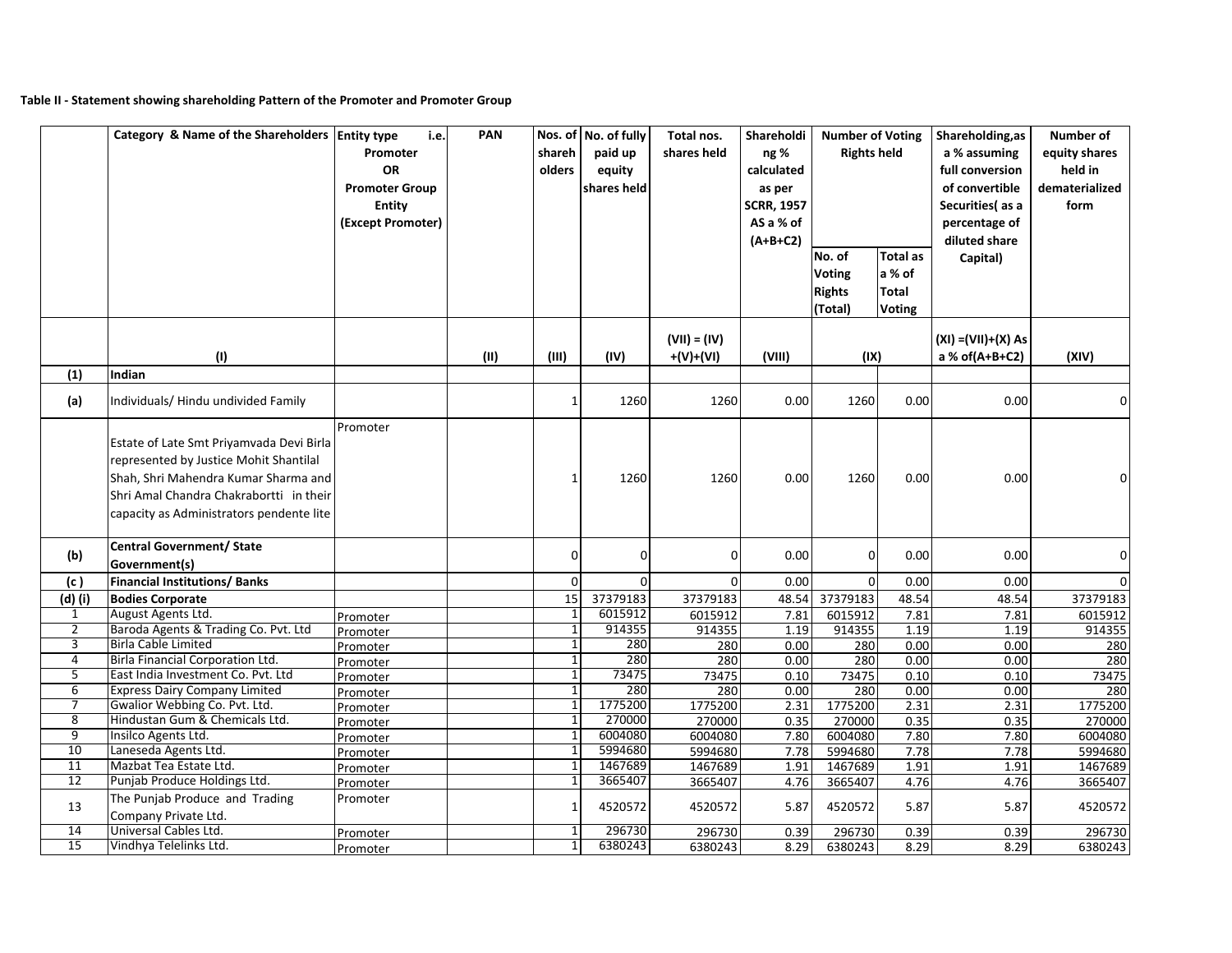|                | (1)                                                                                                                                                       |          | (II) | (III)    | (IV)     | $(VII) = (IV)$<br>$+(V)+(VI)$ | (VIII) | (IX)     |       | $(XI) = (VII)+(X) As$<br>a % of(A+B+C2) | (XIV)        |
|----------------|-----------------------------------------------------------------------------------------------------------------------------------------------------------|----------|------|----------|----------|-------------------------------|--------|----------|-------|-----------------------------------------|--------------|
| (d) (ii)       | Society                                                                                                                                                   |          |      | 16       | 11053748 | 11053748                      | 14.35  | 11053748 | 14.35 | 14.35                                   | 11053748     |
|                | <b>Belle Vue Clinic</b>                                                                                                                                   | Promoter |      |          | 175148   | 175148                        | 0.23   | 175148   | 0.23  | 0.23                                    | 175148       |
| $\overline{2}$ | Eastern India Educational Institution                                                                                                                     | Promoter |      | -1       | 3361200  | 3361200                       | 4.36   | 3361200  | 4.36  | 4.36                                    | 3361200      |
| 3              | <b>Hindustan Medical Institution</b>                                                                                                                      | Promoter |      | 10       | 7159460  | 7159460                       | 9.30   | 7159460  | 9.30  | 9.30                                    | 7159460      |
| 4              | M.P. Birla Foundation Educational<br>Society                                                                                                              | Promoter |      |          | 100100   | 100100                        | 0.13   | 100100   | 0.13  | 0.13                                    | 100100       |
| 5              | M.P. Birla Institute of Fundamental<br>Research                                                                                                           | Promoter |      |          | 100      | 100                           | 0.00   | 100      | 0.00  | 0.00                                    | 100          |
| 6              | <b>Shreyas Medical Society</b>                                                                                                                            | Promoter |      |          | 117740   | 117740                        | 0.15   | 117740   | 0.15  | 0.15                                    | 117740       |
| $\overline{7}$ | South Point Foundation                                                                                                                                    | Promoter |      |          | 140000   | 140000                        | 0.18   | 140000   | 0.18  | 0.18                                    | 140000       |
|                | Sub-Total (A) (1)                                                                                                                                         |          |      | 32       | 48434191 | 48434191                      | 62.90  | 48434191 | 62.90 | 62.90                                   | 48432931     |
| (2)            | Foreign                                                                                                                                                   |          |      |          |          |                               |        |          |       |                                         |              |
| (a)            | Individuals (Non-Resident Individuals/<br>Foreign Individuals)                                                                                            |          |      | $\Omega$ | n        |                               | 0.00   | $\Omega$ | 0.00  | 0.00                                    | 0            |
| (b)            | Government                                                                                                                                                |          |      | $\Omega$ | 0        | n                             | 0.00   | $\Omega$ | 0.00  | 0.00                                    | 0            |
| (c)            | <b>Institutions</b>                                                                                                                                       |          |      | 0        | 0        | n                             | 0.00   | 0        | 0.00  | 0.00                                    | $\Omega$     |
| (d)            | <b>Foreign Portfolio Investors</b>                                                                                                                        |          |      | $\Omega$ | U        |                               | 0.00   | $\Omega$ | 0.00  | 0.00                                    | $\Omega$     |
| (f)            | Any Other (Specify)                                                                                                                                       |          |      | $\Omega$ | 0        |                               | 0.00   | $\Omega$ | 0.00  | 0.00                                    | $\Omega$     |
|                | Sub-Total (A) (2)                                                                                                                                         |          |      | 0        | 0        |                               | 0.00   | 0        | 0.00  | 0.00                                    | $\mathbf{0}$ |
|                | <b>Total Shareholding of the Promoter</b><br>and Promoter Group (A) = (A) (1) +<br>(A)(2)                                                                 |          |      | 32       | 48434191 | 48434191                      | 62.90  | 48434191 | 62.90 | 62.90                                   | 48432931     |
|                | Details of Shares which remain unclaimed, lying in Demat Share Suspense A/c. and voting rights are frozen: - No. of Shareholders: NIL, No. of Shares: NIL |          |      |          |          |                               |        |          |       |                                         |              |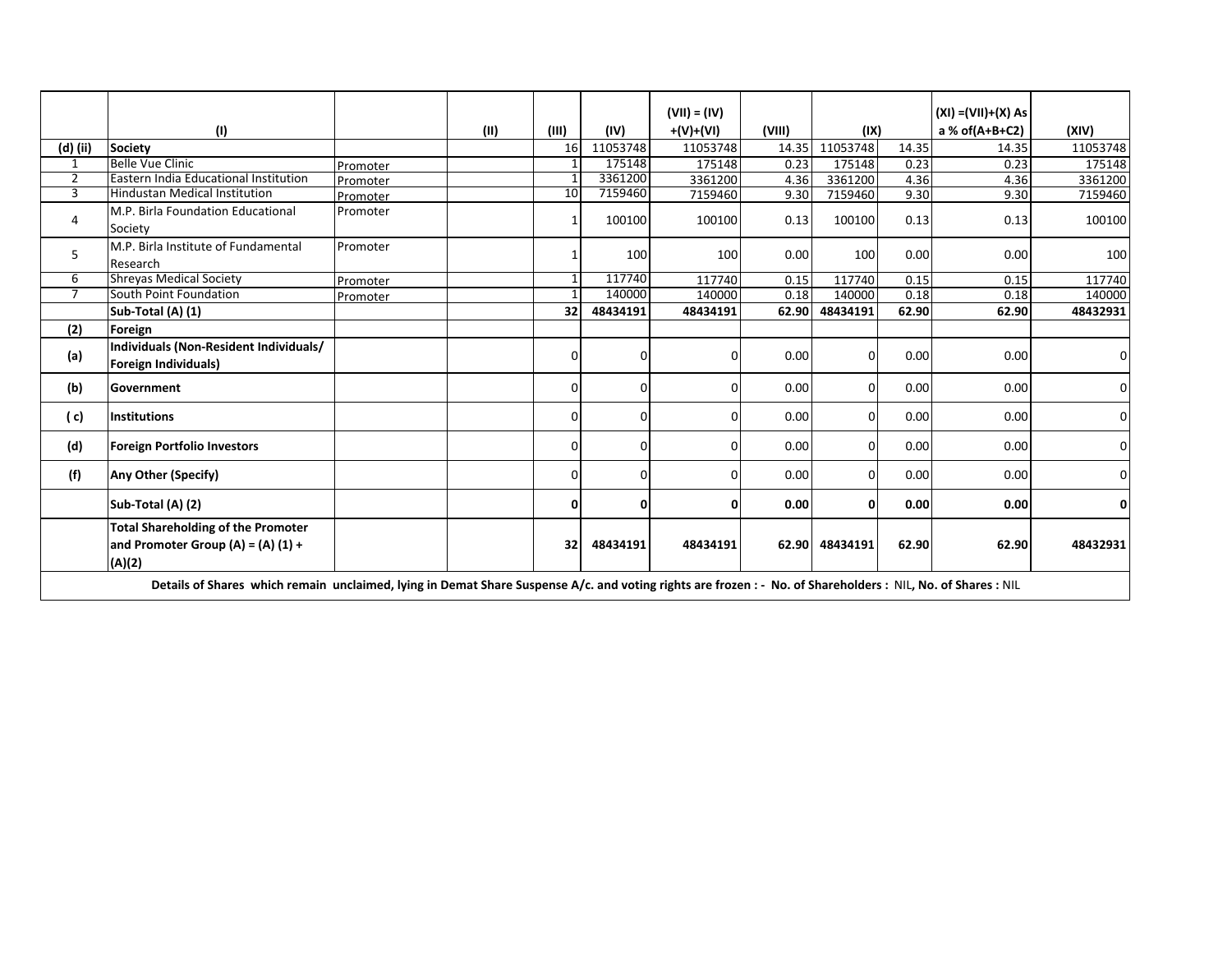## **Table III ‐ Statement showing shareholding Pattern of the Public shareholder**

|     | Category & Name of the Shareholders                                            | <b>Entity type</b><br>i.e.<br>Promoter<br>OR<br>Promoter<br><b>Group Entity</b><br>(Except<br>Promoter) | PAN  | Nos. of<br>shareholder | Nos. of fully<br>paid up equity<br>share held | Total nos.<br>shares held     | Sharehold<br>ing %<br>calculated<br>as per<br>SCRR,<br>1957 AS a<br>% of<br>$(A+B+C2)$ | <b>Number of Voting</b><br><b>Rights held</b><br>No. of<br><b>Voting</b><br><b>Rights</b><br>(Total) | Total as a<br>% of<br>Total<br><b>Voting</b><br>rights | Shareholding,a<br>s a % assuming<br>full conversion<br>of convertible<br>Securities (as<br>a percentage<br>of diluted<br>share Capital)<br>$(XI) = (VII)+(X)$ | Number of<br>equity shares<br>held in<br>dematerialized<br>form |
|-----|--------------------------------------------------------------------------------|---------------------------------------------------------------------------------------------------------|------|------------------------|-----------------------------------------------|-------------------------------|----------------------------------------------------------------------------------------|------------------------------------------------------------------------------------------------------|--------------------------------------------------------|---------------------------------------------------------------------------------------------------------------------------------------------------------------|-----------------------------------------------------------------|
|     | (1)                                                                            |                                                                                                         | (II) | (III)                  | (IV)                                          | $(VII) = (IV)$<br>$+(V)+(VI)$ | (VIII)                                                                                 |                                                                                                      |                                                        | As a %<br>$of(A+B+C2)$                                                                                                                                        | (XIV)                                                           |
| (1) | Institutions                                                                   |                                                                                                         |      |                        |                                               |                               |                                                                                        | (IX)                                                                                                 |                                                        |                                                                                                                                                               |                                                                 |
| (a) | <b>Mutual Funds</b>                                                            |                                                                                                         |      | 64                     | 10644641                                      | 10644641                      | 13.82                                                                                  | 10644641                                                                                             | 13.82                                                  | 13.82                                                                                                                                                         | 10644641                                                        |
|     | NIPPON LIFE INDIA TRUSTEE LTD (Shares held in<br>their various Schemes)        |                                                                                                         |      | $\overline{3}$         | 2945066                                       | 2945066                       | 3.82                                                                                   | 2945066                                                                                              | 3.82                                                   | 3.82                                                                                                                                                          | 2945066                                                         |
|     | ICICI PRUDENTIAL (Shares held in their various<br>Schemes)                     |                                                                                                         |      | 9                      | 1718545                                       | 1718545                       | 2.23                                                                                   | 1718545                                                                                              | 2.23                                                   | 2.23                                                                                                                                                          | 1718545                                                         |
|     | L AND T MUTUAL FUND TRUSTEE LTD (Shares held<br>in their various Schemes)      |                                                                                                         |      | 6                      | 1621235                                       | 1621235                       | 2.11                                                                                   | 1621235                                                                                              | 2.11                                                   | 2.11                                                                                                                                                          | 1621235                                                         |
|     | INVESCO TRUSTEE PRIVATE LIMITED (Shares held in<br>their various Schemes)      |                                                                                                         |      | 6                      | 1015295                                       | 1015295                       | 1.32                                                                                   | 1015295                                                                                              | 1.32                                                   | 1.32                                                                                                                                                          | 1015295                                                         |
|     | MOTILAL OSWAL (Shares held in their various<br>Schemes)                        |                                                                                                         |      |                        | 832553                                        | 832553                        | 1.08                                                                                   | 832553                                                                                               | 1.08                                                   | 1.08                                                                                                                                                          | 832553                                                          |
|     | PGIM INDIA TRUSTEES PRIVATE LIMITED (Shares<br>held in their various Schemes ) |                                                                                                         |      | 3                      | 782059                                        | 782059                        | 1.02                                                                                   | 782059                                                                                               | 1.02                                                   | 1.02                                                                                                                                                          | 782059                                                          |
| (b) | <b>Venture Capital Funds</b>                                                   |                                                                                                         |      | 0                      | $\Omega$                                      | $\overline{0}$                | 0.00                                                                                   | $\mathbf 0$                                                                                          | 0.00                                                   | 0.00                                                                                                                                                          | $\pmb{0}$                                                       |
| (c) | Alternate Investment Funds                                                     |                                                                                                         |      | $\mathbf 0$            | $\overline{0}$                                | $\overline{0}$                | 0.00                                                                                   | $\mathbf 0$                                                                                          | 0.00                                                   | 0.00                                                                                                                                                          | $\mathbf 0$                                                     |
| (d) | Foreign Venture Capital Investors                                              |                                                                                                         |      | $\mathbf 0$            | $\Omega$                                      | $\Omega$                      | 0.00                                                                                   | $\mathbf 0$                                                                                          | 0.00                                                   | 0.00                                                                                                                                                          | $\mathbf 0$                                                     |
| (e) | Foreign Portfolio Investors                                                    |                                                                                                         |      | 90                     | 3200792                                       | 3200792                       | 4.16                                                                                   | 3200792                                                                                              | 4.16                                                   | 4.16                                                                                                                                                          | 3200792                                                         |
| (f) | Financial Institutions/ Banks                                                  |                                                                                                         |      | 18                     | 23250                                         | 23250                         | 0.03                                                                                   | 23250                                                                                                | 0.03                                                   | 0.03                                                                                                                                                          | 6850                                                            |
| (g) | <b>Insurance Companies</b><br>LIFE INSURANCE CORPORATION OF INDIA              |                                                                                                         |      | 9<br>$\mathbf{1}$      | 1878807<br>783974                             | 1878807<br>783974             | 2.44<br>1.02                                                                           | 1878807<br>783974                                                                                    | 2.44<br>1.02                                           | 2.44<br>1.02                                                                                                                                                  | 1878407<br>783974                                               |
| (h) | Provident Funds/ Pension Funds                                                 |                                                                                                         |      | 0                      | 0                                             | $\Omega$                      | 0.00                                                                                   | $\mathbf 0$                                                                                          | 0.00                                                   | 0.00                                                                                                                                                          | 0                                                               |
| (i) | Any Other (Specify)                                                            |                                                                                                         |      |                        |                                               |                               |                                                                                        |                                                                                                      |                                                        |                                                                                                                                                               |                                                                 |
|     | Sub-Total (B) (1)                                                              |                                                                                                         |      | 181                    | 15747490                                      | 15747490                      | 20.45                                                                                  | 15747490                                                                                             | 20.45                                                  | 20.45                                                                                                                                                         | 15730690                                                        |
| (2) | Central Government/ State Government(s)/<br><b>President of India</b>          |                                                                                                         |      | 0                      |                                               |                               | 0.00                                                                                   | 0                                                                                                    | 0.00                                                   | 0.00                                                                                                                                                          | 0                                                               |
|     | Sub-Total (B) (2)                                                              |                                                                                                         |      | 0                      | $\mathbf{0}$                                  | $\mathbf{0}$                  | 0.00                                                                                   | 0                                                                                                    | 0.00                                                   | 0.00                                                                                                                                                          | $\mathbf 0$                                                     |
| (3) | Non-institutions                                                               |                                                                                                         |      |                        |                                               |                               |                                                                                        |                                                                                                      |                                                        |                                                                                                                                                               |                                                                 |
| (a) | Individuals -                                                                  |                                                                                                         |      |                        |                                               |                               |                                                                                        |                                                                                                      |                                                        |                                                                                                                                                               |                                                                 |
|     | i. Individual shareholders holding nominal share<br>capital up to Rs. 2 lakhs  |                                                                                                         |      | 86655                  | 7313636                                       | 7313636                       | 9.50                                                                                   | 7313636                                                                                              | 9.50                                                   | 9.50                                                                                                                                                          | 7052676                                                         |